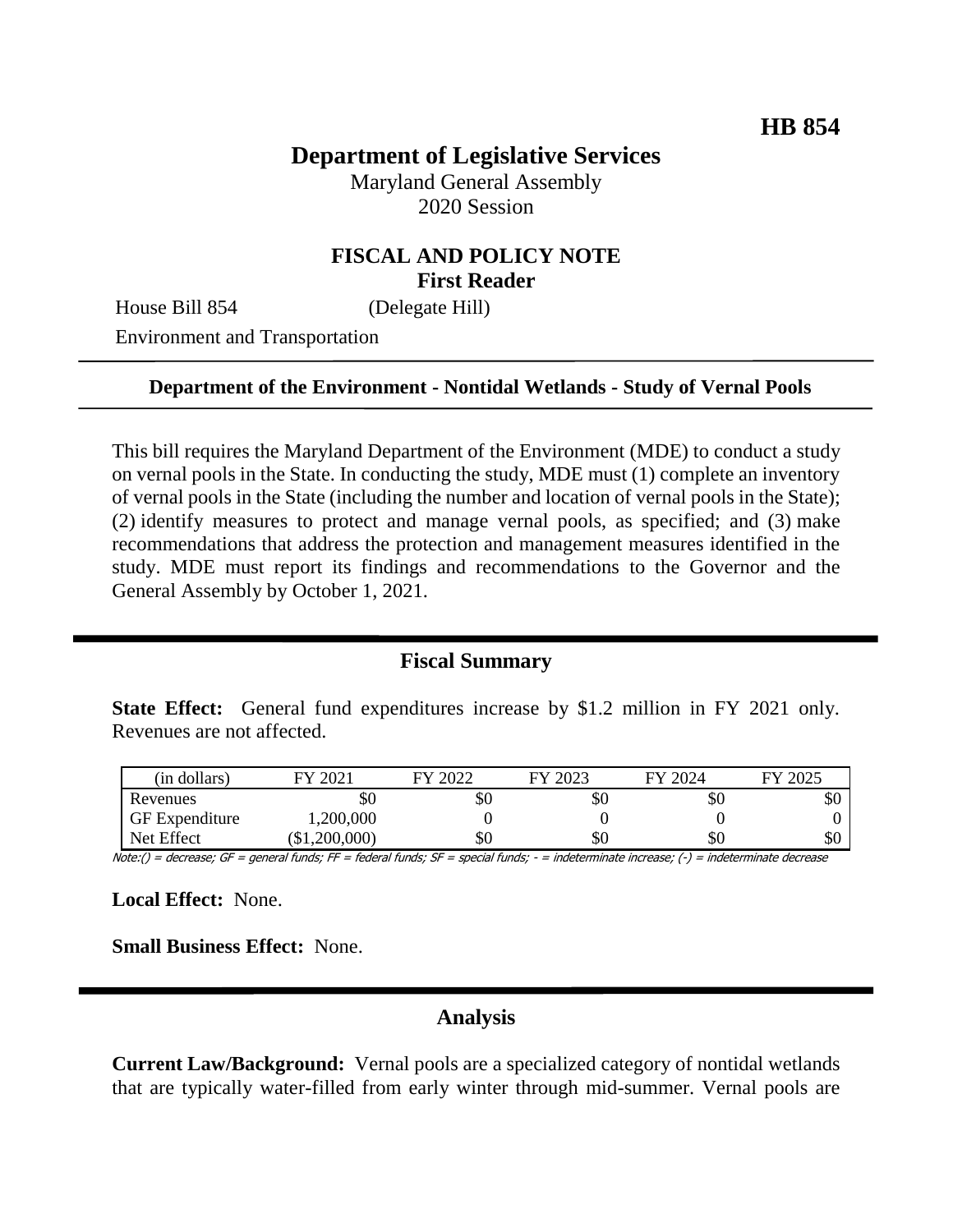unique, small-scale ecosystems that contribute to Maryland biodiversity by providing habitat for species that cannot reproduce in alternative habitats, including the wood frog, mole salamanders, and fairy shrimp. Regulations define a "vernal pool" as a nontidal wetland in a confined depression that has surface water for at least two consecutive months during the growing season and (1) is free of adult fish populations; (2) provides habitat for amphibians; and (3) lacks abundant herbaceous vegetation.

Current State law designates wetlands that are vernal pools as having significant plant and wildlife. This means these wetlands and activities that affect these wetlands are subject to regulation (regardless of size) under the Nontidal Wetlands Protection Act. Vernal pools, due to their size, would otherwise be exempt from State oversight under that Act. However, MDE advises that some vernal pools do not have qualifying criteria of soils, waters, and vegetation to meet the definition of a wetland and, therefore, do not receive State regulatory protections. Thus, there is a gap in State regulatory protection for some vernal pools.

Additionally, at least some vernal pools would have been protected under the federal Clean Water Act. However, the U.S. Environmental Protection Agency recently narrowed the definition of "waters of the United States" to exclude small, seasonal, or rain-dependent streams, wetlands, and tributaries. Under this change, vernal pools that might have received federal regulatory protection could lose these protections. A coalition of 11 attorneys general, including Attorney General Frosh, is challenging the change in this definition.

**State Expenditures:** General fund expenditures increase by \$1.2 million in fiscal 2021 only for MDE to engage contractual services to conduct the required study and write the required report. This estimate assumes that all 24 counties in Maryland must be surveyed to identify vernal pools and develop protection measures and that the cost of the contractual services totals \$50,000 per county. MDE notes, and the Department of Legislative Services concurs, that even with additional contractual services, meeting the October 1, 2021 deadline for the completion of the required study and report will be difficult.

## **Additional Information**

**Prior Introductions:** None.

**Designated Cross File:** None.

**Information Source(s):** Maryland Department of the Environment; U.S. Environmental Protection Agency; Department of Legislative Services